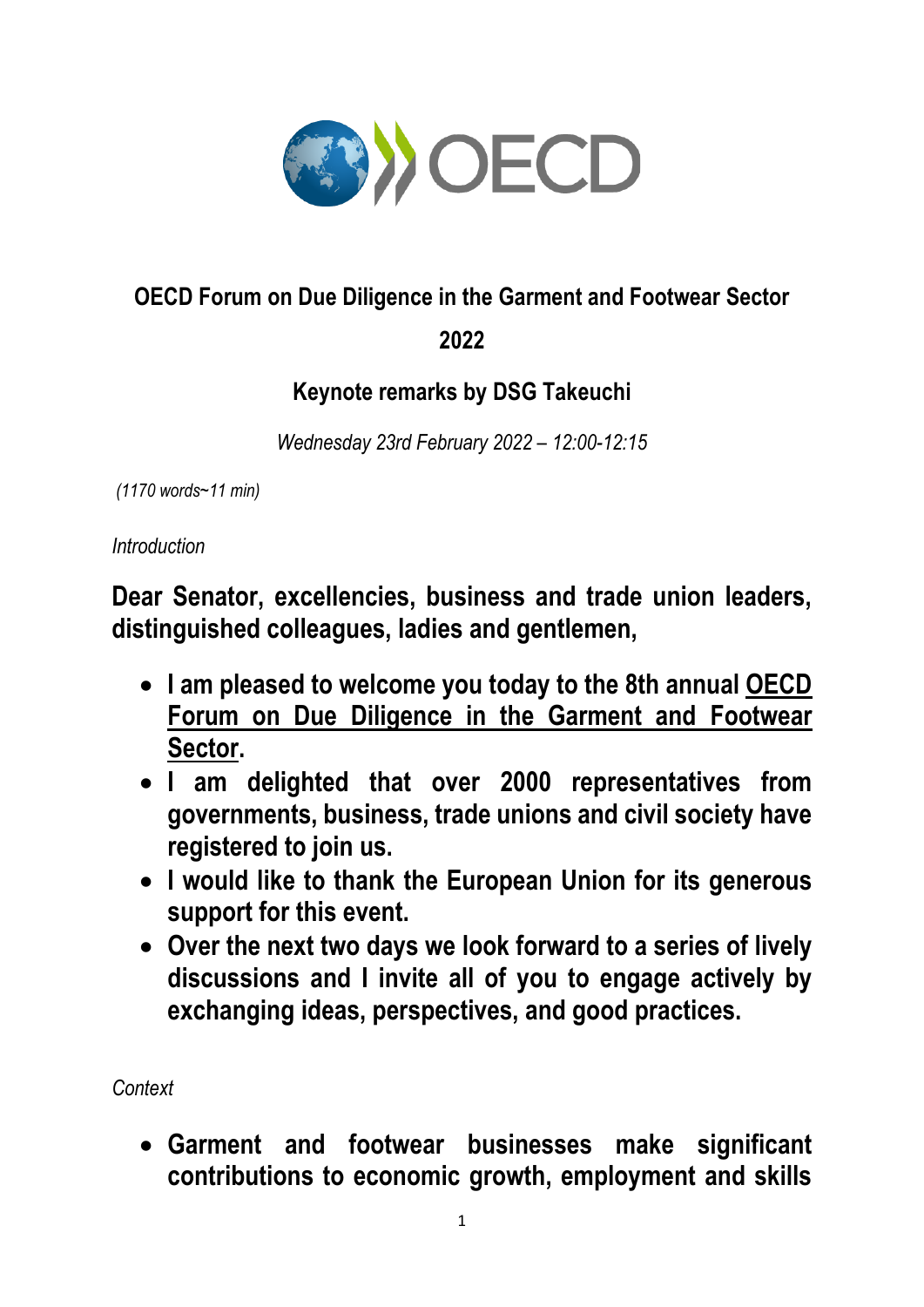**development in many developing and developed economies across the globe.** 

- **But for many in this sector, the past two years have been particularly challenging.**
- **Millions of workers in key production countries were furloughed or laid off, some without payments owed or severance pay.**
- **In a sector where women form the majority of the workforce, they have disproportionately borne the brunt of these impacts.**
- **Today, we see that the global economy is recovering, along with trade, employment and incomes.**
- **The OECD's latest Economic Outlook, which was released before the Omicron wave got underway in earnest, projects global GDP to increase by 4.5% this year before moderating to 3.2% in 2023**. 1
- **But the recovery is unbalanced. Different countries, businesses and people face different economic realities.**
- **Imbalances remain with:**
	- o **acute labour shortages in some sectors;**
	- o **a persistent gulf between supply and demand;**
	- o **and high food and energy costs.**
- **An economic recovery on its own is not enough.**
- **The COVID pandemic has underscored the need to rethink how we do business.**
- **This includes the impact business operations have on our people, on our planet, and also the business models that made the sector, its workers, communities and the environment, so vulnerable to global shocks.**

*Key current trends* 

**.** 

<sup>1</sup> OECD (2021), OECD Economic Outlook, Volume 2021 Issue 2, No. 110, OECD Publishing, Paris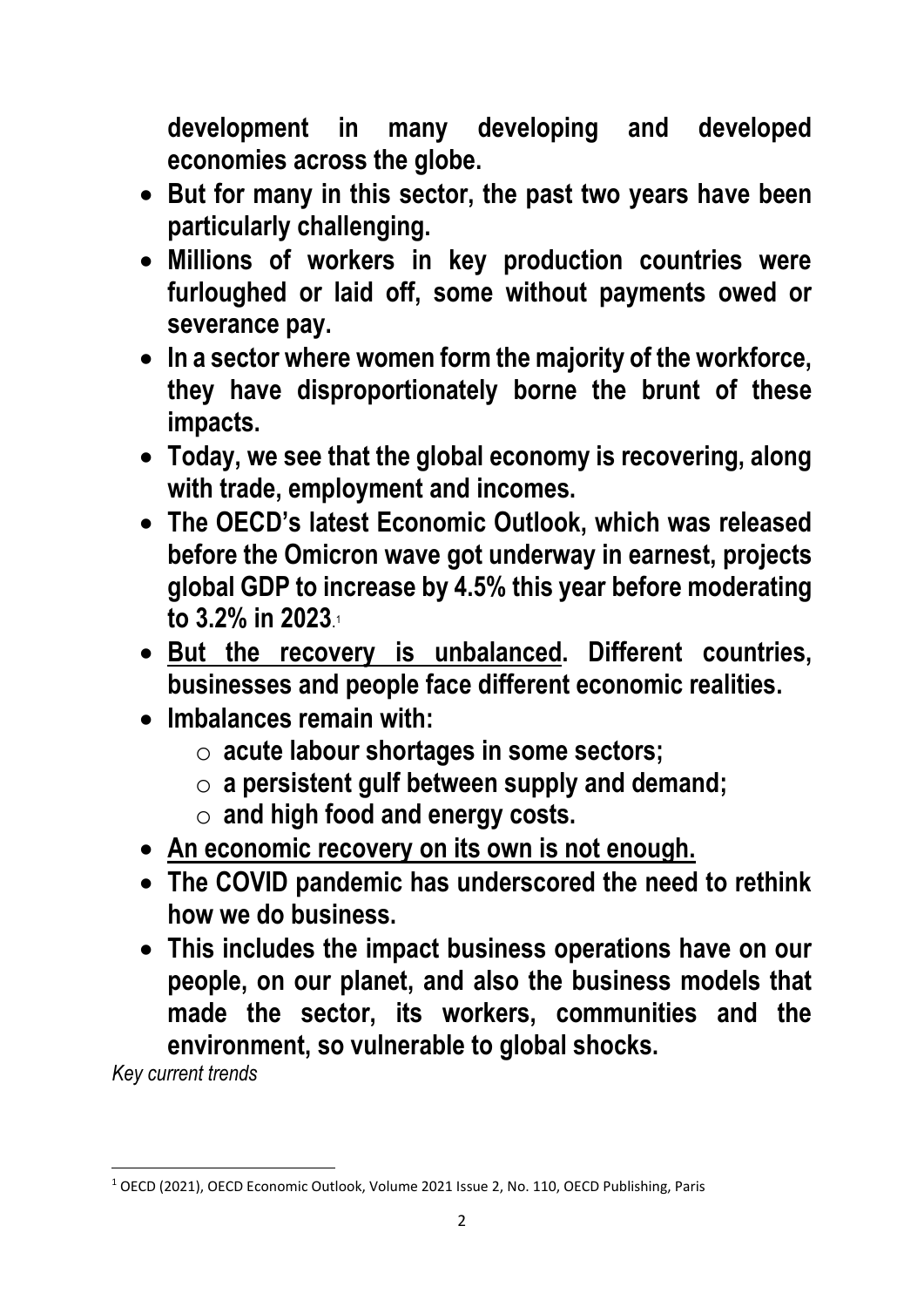- **Since our last Forum, important progress has been made to apply the lessons learned from the COVID-19 crisis.**
- **The progress has also been made to consider ways to strengthen business models for a more responsible sector, based on the key principles of the OECD Due Diligence Guidance.**
- **Let me highlight three major trends that demonstrate this progress:**

*First trend: introduction of mandatory due diligence legislation*

- **First: We are seeing governments introduce mandatory due diligence legislation, driving new models for promotion of due diligence standards.**
- **From the new German Supply Chain Act to the draft EU Directive on Due Diligence the alignment of such laws with OECD global standards will bring immense value to the sector.**
- **This value comes, on the one hand, from the creation of a level playing field for business, by encouraging wide uptake of OECD-aligned due diligence and avoiding conflicting standards.**
- **On the other hand, the implementation of a risk-based approach – which runs as a common thread throughout the OECD's due diligence standards – creates value and impact.**
- **It encourages companies to direct resources appropriately to prioritise the most severe harms.**
- **The challenge now is implementation. Legislative approaches to promoting RBC need to be accompanied by supporting measures to ensure successful outcomes.**
- **Yesterday, policymakers from across key economies in the garment and footwear sector met at this Forum to discuss**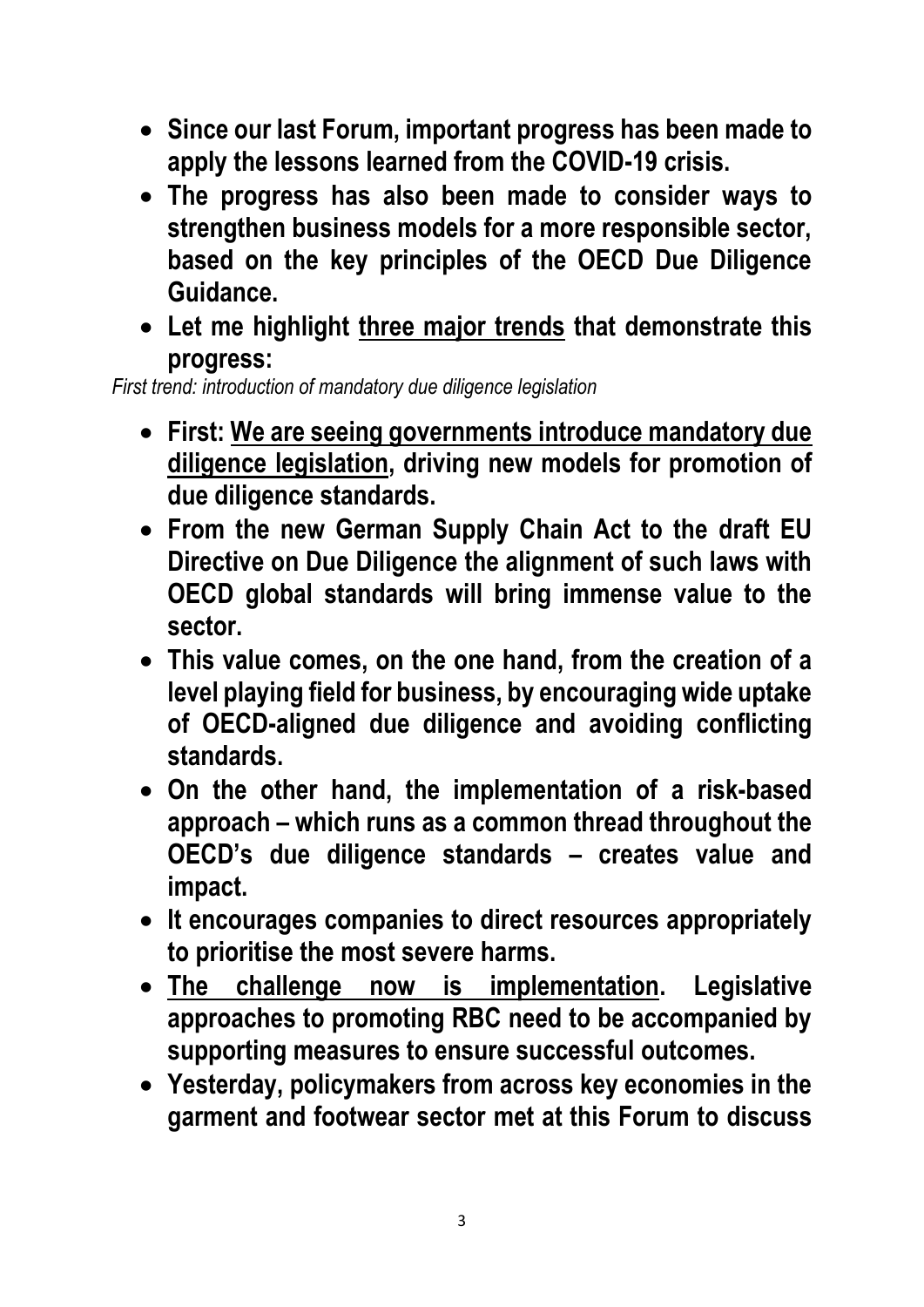**which supporting measures will particularly facilitate the successful roll out of due diligence law in this sector.** 

- **These include training, financial incentives and RBC promotion.**
- **I hope we can count on your support to continue this conversation and these efforts.**
- **As part of our work in this area, the OECD last year launched free e-Learning modules on due diligence. In the coming days we will add new modules for the garment and footwear sector.**
- **This is just one of the ways we continue to raise awareness and build capacity among businesses and stakeholders on risk-based due diligence.**

*Second trend: increased demand for application of sustainable finance practices* 

- **The second trend we are observing is the increased demand by investors and stakeholders for the take up and application of sustainable finance practices.**
- **Financing is one of the greatest barriers that manufacturers in the garment and footwear sector face to free up capital for investing in their business and workforce.**
- **This is why sustainable finance is becoming increasingly important for this sector and many others.**
- **But for sustainable finance to fully deliver on its promise to align financial flows with the transition to low-carbon economies, we need more reliable, credible and robust ESG practices.**
- **At the OECD, we are committed to strengthening sustainable finance practices, through better alignment of ESG data, ratings and net-zero pathways with internationally recognised standards of responsible business conduct.**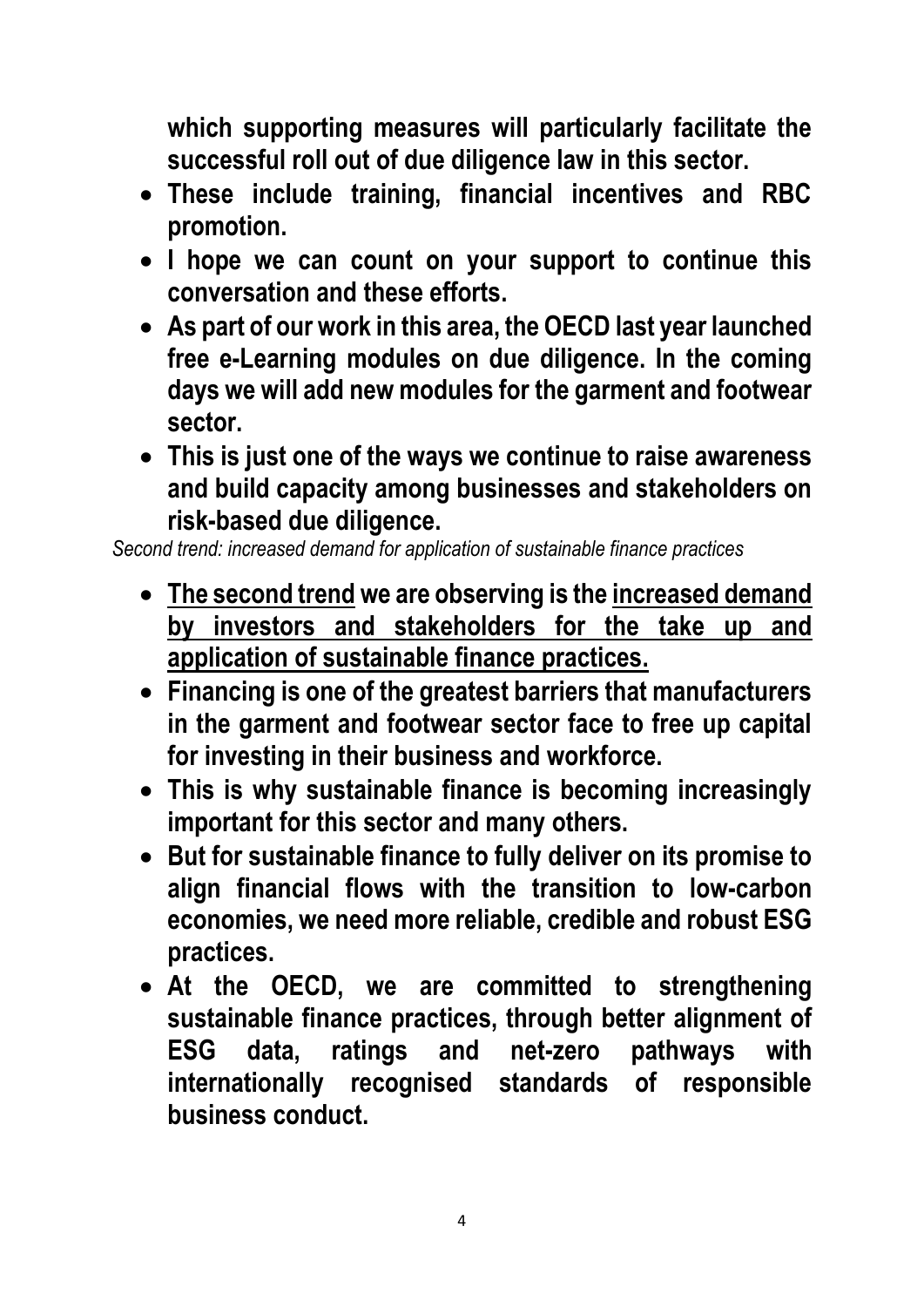- **This will help to make sure that all market participants – including in the garment and footwear sector – are making investment decisions based on complete information.**
- **At the corporate level, we see ESG performance considered in the context of company credit ratings.**
- **We are also seeing increased offerings of sustainabilitylinked financing models requiring businesses to report on their responsible business practices as a condition of a loan.**
- **This suggests that banks increasingly value responsible business practice and transparency as a sign of a good investment.**
- **Innovative programmes such the International Finance Corporation's Global Trade Supply Chain Programme provides short-term financing to suppliers.**
- **It can also link the pricing of their instruments to the suppliers' social and environmental performance.**
- **With this growing body of transparency and data on responsible business conduct, we call on all financial and development institutions to adopt similar models to shake up the incentives for businesses to act responsibly.**

*Third trend: new forms of collaboration* 

- **A third key trend is that newer forms of collaboration on due diligence are strengthening capacity at the foundation of the supply chain – driven by workers and manufacturers.**
- **This represents a sea-change since we know that traditional compliance approaches driven by brands through their supply chains, have had limited effects.**
- **We see innovative and inspiring models of collaboration that empower workers. Binding agreements between companies and unions on health and safety or freedom of association, monitored by unions, hold great promise.**